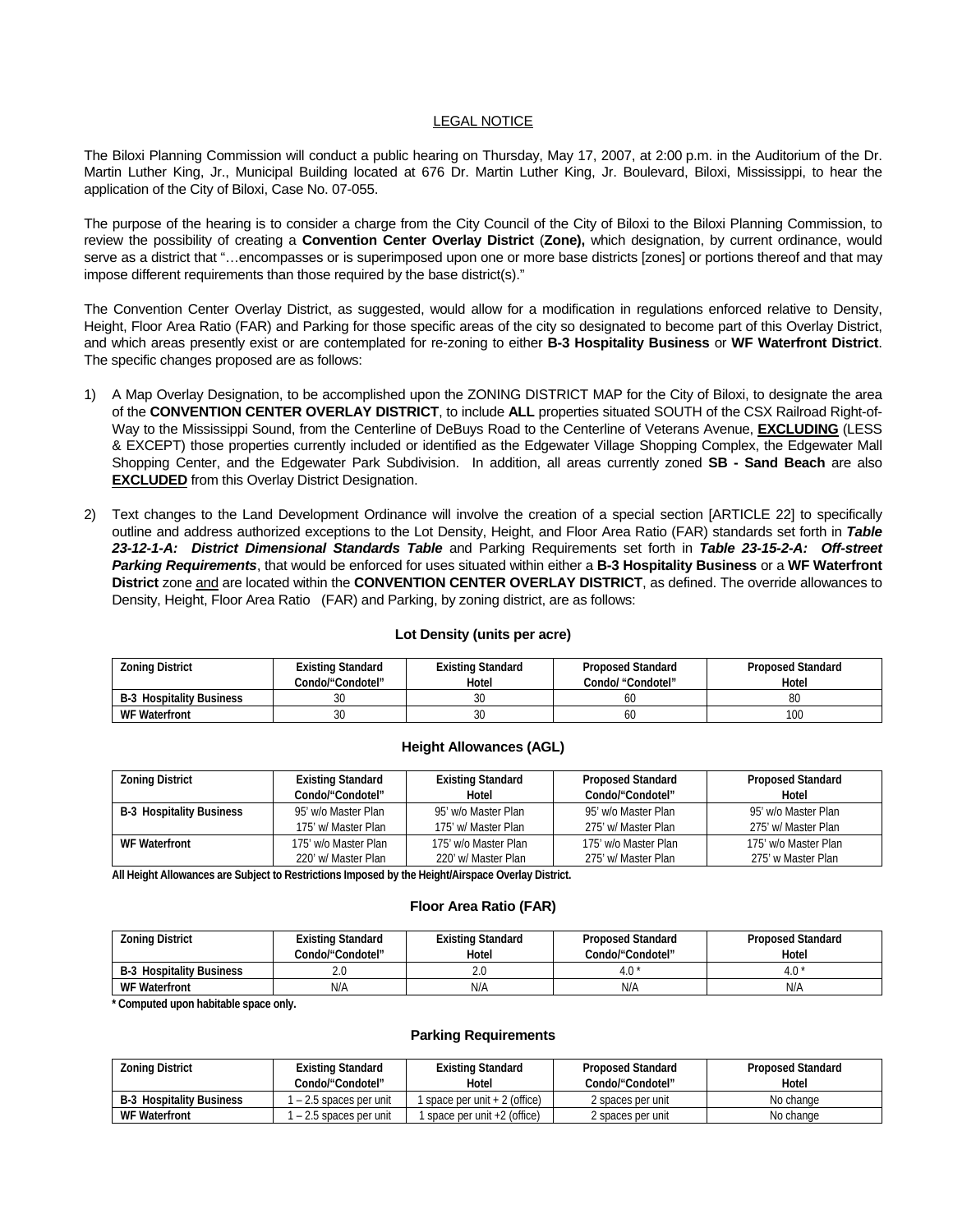- 3) Additional modifications and additions proposed for inclusion in the Land Development Ordinance of 2003 have been suggested for establishment or amendment, as follows:
	- a) To amend *Section 23-13-5. Minimum District Size With Specific Concerns*, as follows: Minimum area for a PUD [Planned Unit Development] district shall be five (5) contiguous acres.
	- b) The addition of a Minimum Unit Size Standard for new Multiple-Family Residential, Condominium/"Condotel", and Hotel developments, by Use Classification, for inclusion in *Table 23-12-1-A. District Dimensional Standards Table*, as follows:

| <b>Unit Type</b>               | Minimum Unit Sq. Ft. Requirement | <b>Kitchen Requirement</b> |
|--------------------------------|----------------------------------|----------------------------|
| Hotel                          | 400 square foot                  | None required              |
| "Condotel"                     | 500 square foot                  | Kitchenette* required      |
| <b>Residential Condominium</b> | 650 square foot                  | Full Kitchen* required     |

 **\*** Definitions to be added to the Land Development Ordinance, *Article 21. Definitions and Interpretation.* 

 c) To outline and address proposed additions and modifications to the Lot Density, Height, and Floor Area Ratio (FAR) standards set forth in *Table 23-12-1-A District Dimensional Standards Table*, and Parking Requirements, presently non-existent or as set forth in *Appendix B, Caillavet Street CRD Design Standards,* **Parking** of the Land Development Ordinance for properties situated within either a **CBD Central Business District** or a **CRD Caillavet Street Corridor Redevelopment District** zone, as follows:

# **Lot Density (units per acre)**

| <b>Zoning District</b>               | <b>Existing Standard</b> | <b>Existing Standard</b> | <b>Proposed Standard</b> | <b>Proposed Standard</b> |
|--------------------------------------|--------------------------|--------------------------|--------------------------|--------------------------|
|                                      | Condo/"Condotel"         | Hotel                    | Condo/ "Condotel"        | Hotel                    |
| <b>CBD Central Business District</b> |                          | 30                       | 60                       |                          |
| <b>CRD Caillavet Street Corridor</b> | 30                       | 30                       | 60                       | 60                       |
| <b>Redevelopment District</b>        |                          |                          |                          |                          |

#### **Height Allowances (AGL)**

| <b>Zoning District</b>               | <b>Existing Standard</b><br>Condo/"Condotel" | <b>Existing Standard</b><br>Hotel | <b>Proposed Standard</b><br>Condo/"Condotel" | <b>Proposed Standard</b><br>Hotel |
|--------------------------------------|----------------------------------------------|-----------------------------------|----------------------------------------------|-----------------------------------|
| <b>CBD Central Business District</b> | 75′ *                                        | 75'                               | No change                                    | No change                         |
| <b>CRD Caillavet Street Corridor</b> | No restriction                               | No restriction                    | 75'                                          | $75'$ *                           |
| <b>Redevelopment District</b>        |                                              |                                   |                                              |                                   |

# **\* All uses**

# **Floor Area Ratio (FAR)**

| <b>Zoning District</b>               | <b>Existing Standard</b> | <b>Existing Standard</b> | <b>Proposed Standard</b> | <b>Proposed Standard</b> |
|--------------------------------------|--------------------------|--------------------------|--------------------------|--------------------------|
|                                      | Condo/"Condotel"         | Hotel                    | Condo/"Condotel"         | Hotel                    |
| <b>CBD Central Business District</b> | $5.0*$                   | $5.0*$                   | No change                | No change                |
| <b>CRD Caillavet Street Corridor</b> | No restriction           | No restriction           | $5.0*$                   | $5.0*$                   |
| <b>Redevelopment District</b>        |                          |                          |                          |                          |

 **\* Computed upon habitable space only all uses.** 

#### **Parking Requirements**

| <b>Zoning District</b>               | <b>Existing Standard</b><br>Condo/"Condotel" | <b>Existing Standard</b><br>Hotel | <b>Proposed Standard</b><br>Condo/"Condotel" | <b>Proposed Standard</b><br>Hotel |
|--------------------------------------|----------------------------------------------|-----------------------------------|----------------------------------------------|-----------------------------------|
| <b>CBD Central Business District</b> | No reauirement                               | space per unit *                  | 1 space per unit *                           | space per unit*                   |
| <b>CRD Caillavet Street Corridor</b> | 1/400 sq. ft.                                | $1/400$ sq. ft.                   | 1 space per unit - All other                 | 1 space per unit - All            |
| <b>Redevelopment District</b>        |                                              |                                   | uses 1/400 sq. ft.                           | other uses 1/400 sq. ft.          |

\* New construction or significant use modifications only. No change for existing structures without significant alterations or use changes.

At this public hearing, any person is invited to comment on the particular matters and requests contained within this application. Copies of all proposed text changes can be viewed at the Planning Division Office situated in the Community Development Building, located at 676 Dr. Martin Luther King, Jr. Boulevard, weekdays from 8:00 a.m. to 5:00 p.m. Also, copies have been